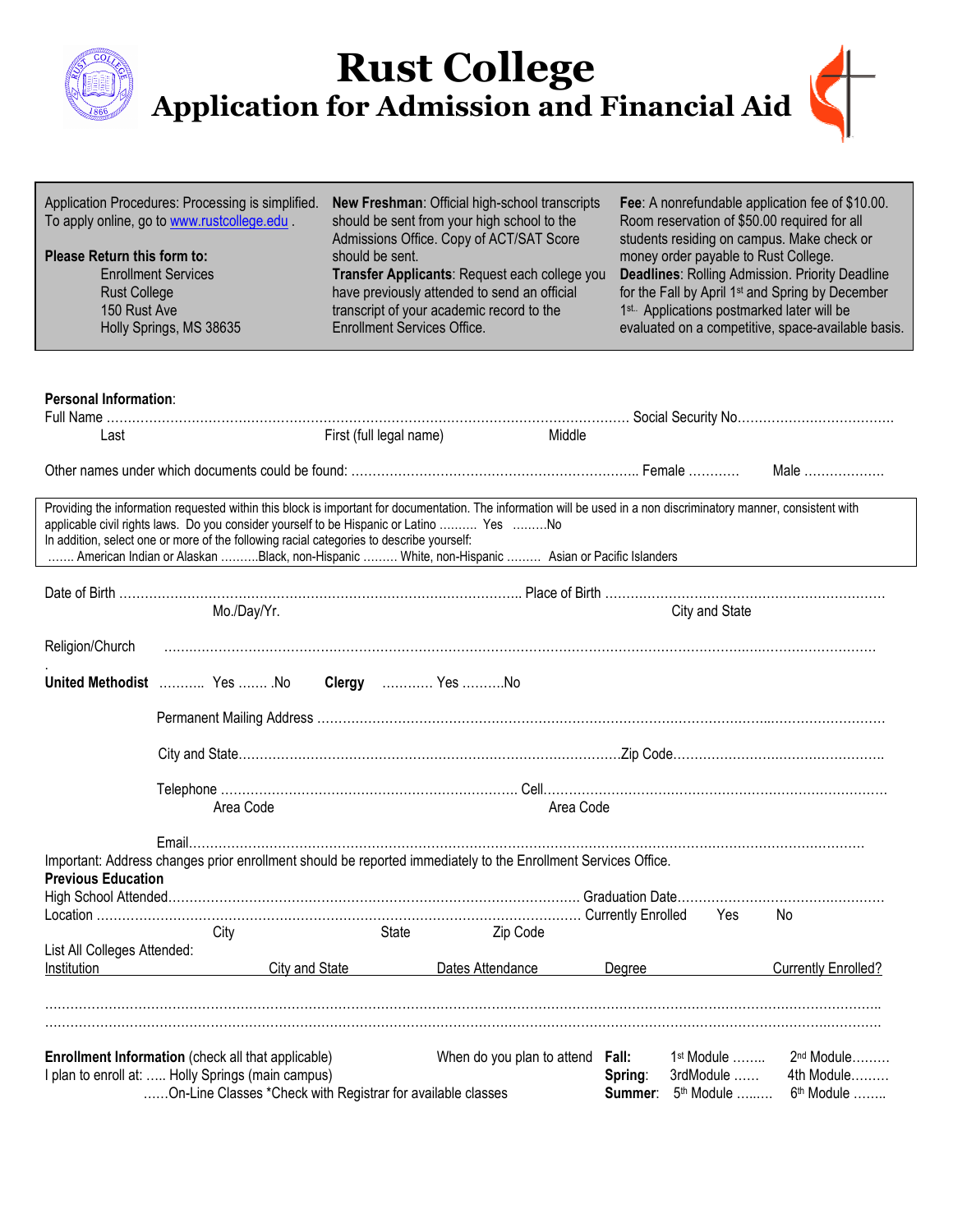| Associate<br>Early Childhood Education<br>Business Administration<br><b>Bachelor of Arts</b><br>English/Liberal Arts<br>Sociology<br>Mass Communication / Print Journal ism<br>Mass Communication/Broadcast Journalism<br>Political Science<br><b>Bachelor of Social Work</b>                                                                                                                                                                                                                                                                                                                                                                                                                                                                                                                                                                                                                                                                                                                                                                                                                                                          | I expect to be:<br>Classification  Freshman<br>Sophomore<br>Junior<br>Senior<br><b>Special Student</b><br>Do not seek Rust College degree<br>Course for self-enrichment only |
|----------------------------------------------------------------------------------------------------------------------------------------------------------------------------------------------------------------------------------------------------------------------------------------------------------------------------------------------------------------------------------------------------------------------------------------------------------------------------------------------------------------------------------------------------------------------------------------------------------------------------------------------------------------------------------------------------------------------------------------------------------------------------------------------------------------------------------------------------------------------------------------------------------------------------------------------------------------------------------------------------------------------------------------------------------------------------------------------------------------------------------------|------------------------------------------------------------------------------------------------------------------------------------------------------------------------------|
| Social Work<br><b>Bachelor of Science</b><br>Mathematics Education<br>Biology<br>Social Science<br>Biology Education<br>Business Administration  Social Science Education<br>Business Education<br>Child Care Management<br>Chemistry<br>Computer Science<br>Elementary Education<br>English Education<br>Mathematics                                                                                                                                                                                                                                                                                                                                                                                                                                                                                                                                                                                                                                                                                                                                                                                                                  | <b>Evening Student</b><br>Mississippi Action for Progress Program<br>Social Work -Weekend<br>Adult-Pathway<br><b>Type of Student</b><br>Degree Seeking<br>Non Degree Seeking |
| Financial Aid (You must complete FAFSA to receive any financial aid - Rust College School Code: 002433) *You will be automatically considered for<br>any non-repayable grants by completing FASFA. What type of financial assistance are you requesting?<br>Scholarship only  All Scholarships and Financial Aid Available  Loans only  Work Study  Both Loans and Work Study.<br>If there are any unusual circumstances relating to your family situation which will help us determine your financial need, please explain.<br><b>Parents Financial Statement:</b><br>Number of Exemptions claimed for the period of this application<br>APPLICANT'S FINANCIAL STATEMENT (INDEPENDENT STUDENT ONLY)                                                                                                                                                                                                                                                                                                                                                                                                                                   |                                                                                                                                                                              |
| Number of Exemptions Adjusted Gross Income \$ Any other family (Social Security, VA Benefits, AFDC, Child Support, ect.)<br>Statement of Educational Purpose: I certify that I will use all funds received under the Title IV Student Financial Aid Program (Ioans, grants and/or work-<br>study) only for the expenses related to attendance at Rust College. I certify that I am not in default on any loans (Perkins or Stafford), and that I do not<br>owe refund on an educational grant.<br>I certify that I am not required to register with Selective because:  I am or have served in the armed services I have not reach my 18 <sup>th</sup> birthday<br>I was born before 1960 I am a permanent resident of Federated States of Micronesia, the Marshall Islands, or a permanent resident of<br>the Trust Territory of the Pacific Islands I certify that I am registered with Selective Service.<br>Have you ever been convicted of a felony or do you currently have any felony charges pending against you?<br>Have you ever been convicted of a felony or do you currently have any felony charges pending against you? |                                                                                                                                                                              |
| Have you ever been dismissed from a secondary or postsecondary institution of higher education for disciplinary reasons?  Yes No<br><b>Certification</b><br>I certify that none of the information requested on this form is false or has been withheld. I understand that giving false information may make me<br>ineligible for admission or to continue at Rust College.<br>Please send completed application and all admission credentials to: Enrollment Service :150 Rust Ave Rust College Holly Springs, MS 38635 Feel free                                                                                                                                                                                                                                                                                                                                                                                                                                                                                                                                                                                                     |                                                                                                                                                                              |
| to contact our office at (662)-252-8000 ext 4058 or 4059 or toll free: 888.886.8492. Website: www.rustcollege.edu email. admissions@rustcollege.edu                                                                                                                                                                                                                                                                                                                                                                                                                                                                                                                                                                                                                                                                                                                                                                                                                                                                                                                                                                                    |                                                                                                                                                                              |

The college complies with all applicable laws regarding affirmative action and equal opportunity in all its activates and programs and does not discriminate against anyone protected by law because of age, color, disability, national origin, race, religion, sex, sexual orientation, handicap, or status as veteran or disabilities veteran. 866K-7/09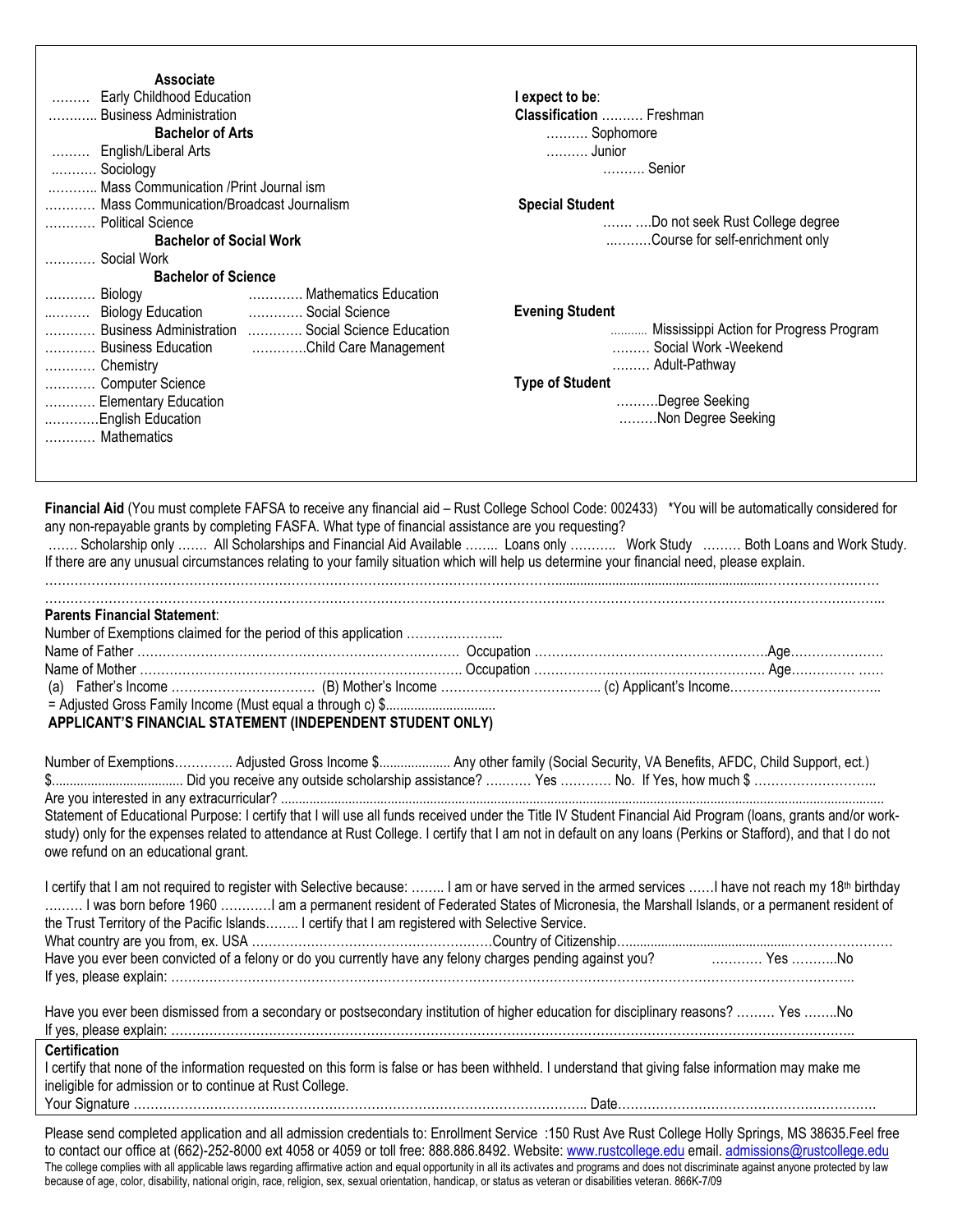

#### Rust College Enrollment Services 150 Rust Avenue Holly Springs, MS 38635 (662) 252-8000, Ext. 4058 or 4059 Toll Free 1-888-886-8492 Fax (662) 252-8895 www.rustcollege.edu

*High School/College/GED Transcript Release Form.* 

I hereby give permission for my official high school/college transcript and academic/assessment test results to be released to Rust College.

Student's Name\_\_\_\_\_\_\_\_\_\_\_\_\_\_\_\_\_\_\_\_\_\_\_\_\_\_\_\_\_\_\_\_\_\_\_\_\_\_\_\_\_\_\_\_\_\_\_\_\_\_\_\_\_\_\_\_\_\_

High School/College Name\_\_\_\_\_\_\_\_\_\_\_\_\_\_\_\_\_\_\_\_\_\_\_\_\_\_\_\_\_\_\_\_\_\_\_\_\_\_\_\_\_\_\_\_\_\_\_\_\_

Dates Attended\_\_\_\_\_\_\_\_\_\_\_\_\_\_\_\_\_\_\_\_\_\_\_\_\_\_\_\_\_\_\_\_\_\_\_\_\_\_\_\_\_\_\_\_\_\_\_\_\_\_\_\_\_\_\_\_\_\_\_

Date of Birth

Social Security Number

#### $\mathcal{L}_\text{max}$  , where  $\mathcal{L}_\text{max}$  and  $\mathcal{L}_\text{max}$ Signature of Student/Date

------------------------------------------------------------------------------------------------------------ (Cut here and leave top portion with High School/College Counselor)



Rust College Enrollment Services 150 Rust Avenue Holly Springs, MS 38635 (662) 252-8000, Ext. 4058 or 4059 Toll Free 1-888-886-8492 Fax (662) 252-8895 www.rustcollege.edu

*High School/College/GED Transcript Release Form* 

I hereby give permission for my official high school/college transcript and academic/assessment test results to be released to Rust College.

| Student's Name           |
|--------------------------|
| High School/College Name |
| Dates Attended           |
| Date of Birth            |
| Social Security Number   |

 $\mathcal{L}_\text{max}$  , where  $\mathcal{L}_\text{max}$  and  $\mathcal{L}_\text{max}$ Signature of Student/Date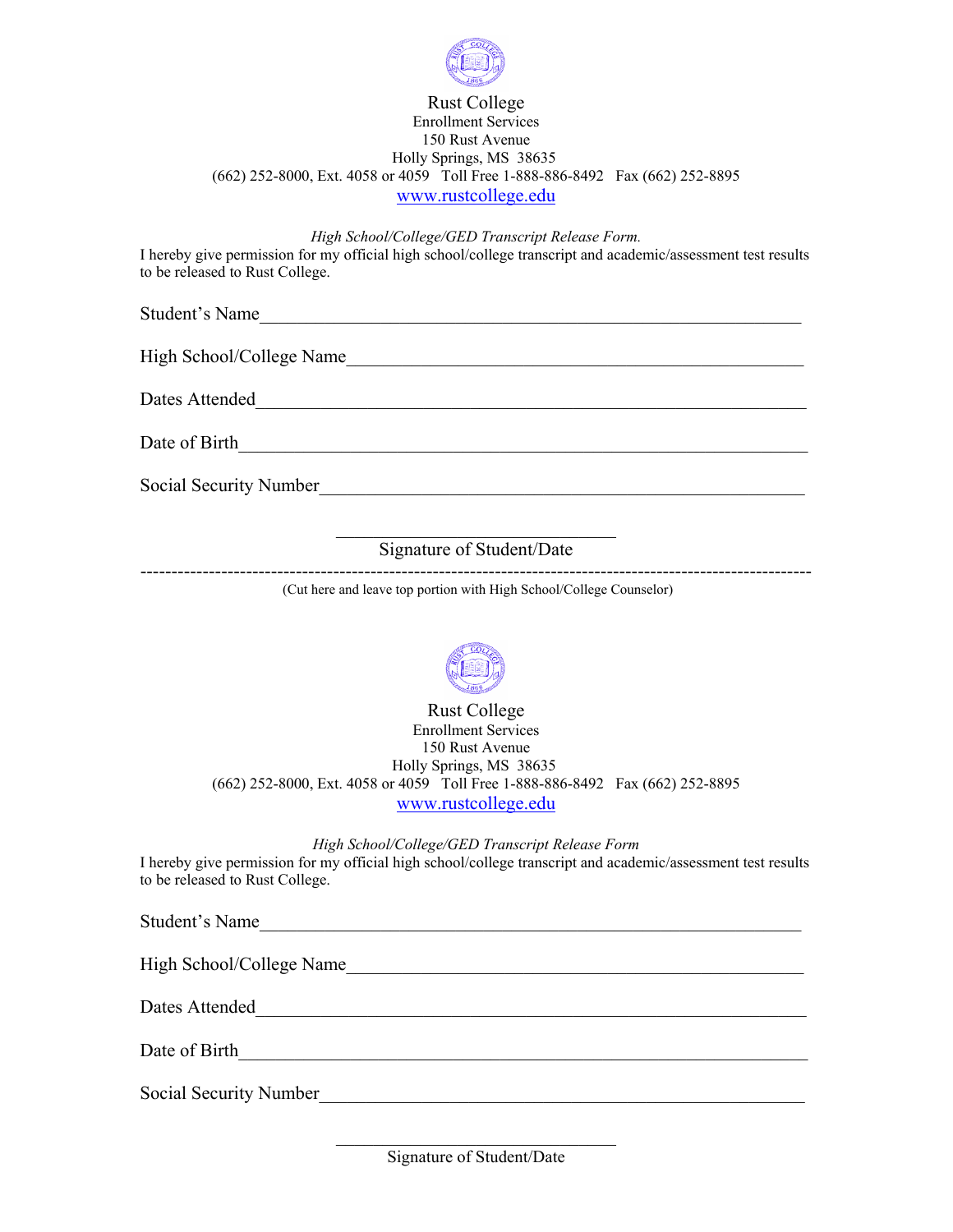

# **RUST COLLEGE IMMUNIZATION RECORD**

#### **PART I**  Name:

| ivalue.                                                                                                                                                                                                                                                                                                                                                                                                                                                                                                                                                                                                                                                                                                                                                                                                                                                                                                                                                                                                                                                                                                                                                                                                 |
|---------------------------------------------------------------------------------------------------------------------------------------------------------------------------------------------------------------------------------------------------------------------------------------------------------------------------------------------------------------------------------------------------------------------------------------------------------------------------------------------------------------------------------------------------------------------------------------------------------------------------------------------------------------------------------------------------------------------------------------------------------------------------------------------------------------------------------------------------------------------------------------------------------------------------------------------------------------------------------------------------------------------------------------------------------------------------------------------------------------------------------------------------------------------------------------------------------|
| Address:                                                                                                                                                                                                                                                                                                                                                                                                                                                                                                                                                                                                                                                                                                                                                                                                                                                                                                                                                                                                                                                                                                                                                                                                |
| Telephone:                                                                                                                                                                                                                                                                                                                                                                                                                                                                                                                                                                                                                                                                                                                                                                                                                                                                                                                                                                                                                                                                                                                                                                                              |
| <b>Emergency Contact:</b>                                                                                                                                                                                                                                                                                                                                                                                                                                                                                                                                                                                                                                                                                                                                                                                                                                                                                                                                                                                                                                                                                                                                                                               |
| Date of Entry 11 1 Date of Birth 11 1 Social Security Number 11 1 1 1 1 1 1                                                                                                                                                                                                                                                                                                                                                                                                                                                                                                                                                                                                                                                                                                                                                                                                                                                                                                                                                                                                                                                                                                                             |
| Status: 1st Time Freshman____ Part-time ____ Full-time _____Graduate _____Undergraduate ____ Professional ____                                                                                                                                                                                                                                                                                                                                                                                                                                                                                                                                                                                                                                                                                                                                                                                                                                                                                                                                                                                                                                                                                          |
| <b>PART II – TO BE COMPLETED AND SIGNED BY YOUR HEALTH CARE PROVIDER.</b><br>ACHA Guidelines (All information must be in English).<br>A. M.M.R. (MEASLES, MUMPS, RUBELLA)<br>(Two doses REQUIRED for all students at least 28 days apart for students born after 1956)<br>and all health sciences students.)<br>$m \, d \, v$<br><b>Recommended Immunizations</b><br><b>B. HEPATITIS A</b><br>1. Immunization (hepatitis A)<br>a. Dose #1 __/__/__ b. Dose #2 __/__/__<br>2. Immunization (Combined hepatitis A and B vaccine)<br>a. Dose #1 $\angle$ / b. Dose #2 $\angle$ / c. Dose #3 $\angle$ /<br>m d y<br><b>C. HEPATITIS B</b><br>(All college and health sciences students. Three doses of vaccine or two doses of adult vaccine in<br>adolescents 11-15 years of age, or a positive hepatitis B surface antibody meets the requirement.)<br>1. Immunization (hepatitis B)<br>formulation Child formulation<br>2. Immunization (Combined hepatitis A and B vaccine)<br>Result: Reactive________ Non-reactive______<br>D. VARICELLA (Chicken Pox)<br>(Birth in the U.S. before 1980, a history of chicken pox, a positive varicella antibody, or two doses of vaccine<br>meets the requirement.) |
| 1. History of Disease Yes ______ No ______ or Birth in U.S. before 1980 Yes ______ No ______<br>2. Varicella antibody __/__/__ Result: Reactive ________ Non-reactive ______                                                                                                                                                                                                                                                                                                                                                                                                                                                                                                                                                                                                                                                                                                                                                                                                                                                                                                                                                                                                                            |
| 3. Immunization                                                                                                                                                                                                                                                                                                                                                                                                                                                                                                                                                                                                                                                                                                                                                                                                                                                                                                                                                                                                                                                                                                                                                                                         |
| b. Dose #2 and at least 4 weeks after first dose if age 13 years or older. #2 1                                                                                                                                                                                                                                                                                                                                                                                                                                                                                                                                                                                                                                                                                                                                                                                                                                                                                                                                                                                                                                                                                                                         |

#### **E. QUADRIVALENT HUMAN PAPILLOMAVIRUS VACCINE (HPV)**

(Three doses of vaccine for female college students 11-26 years of age at 0, 2, and 6 month intervals.) Immunization (HPV)

a. Dose #1 \_\_\_/\_\_\_/\_\_\_\_ b. Dose #2 \_\_\_/\_\_\_/\_\_\_\_\_ c. Dose #3 \_\_\_/\_\_\_/\_\_\_\_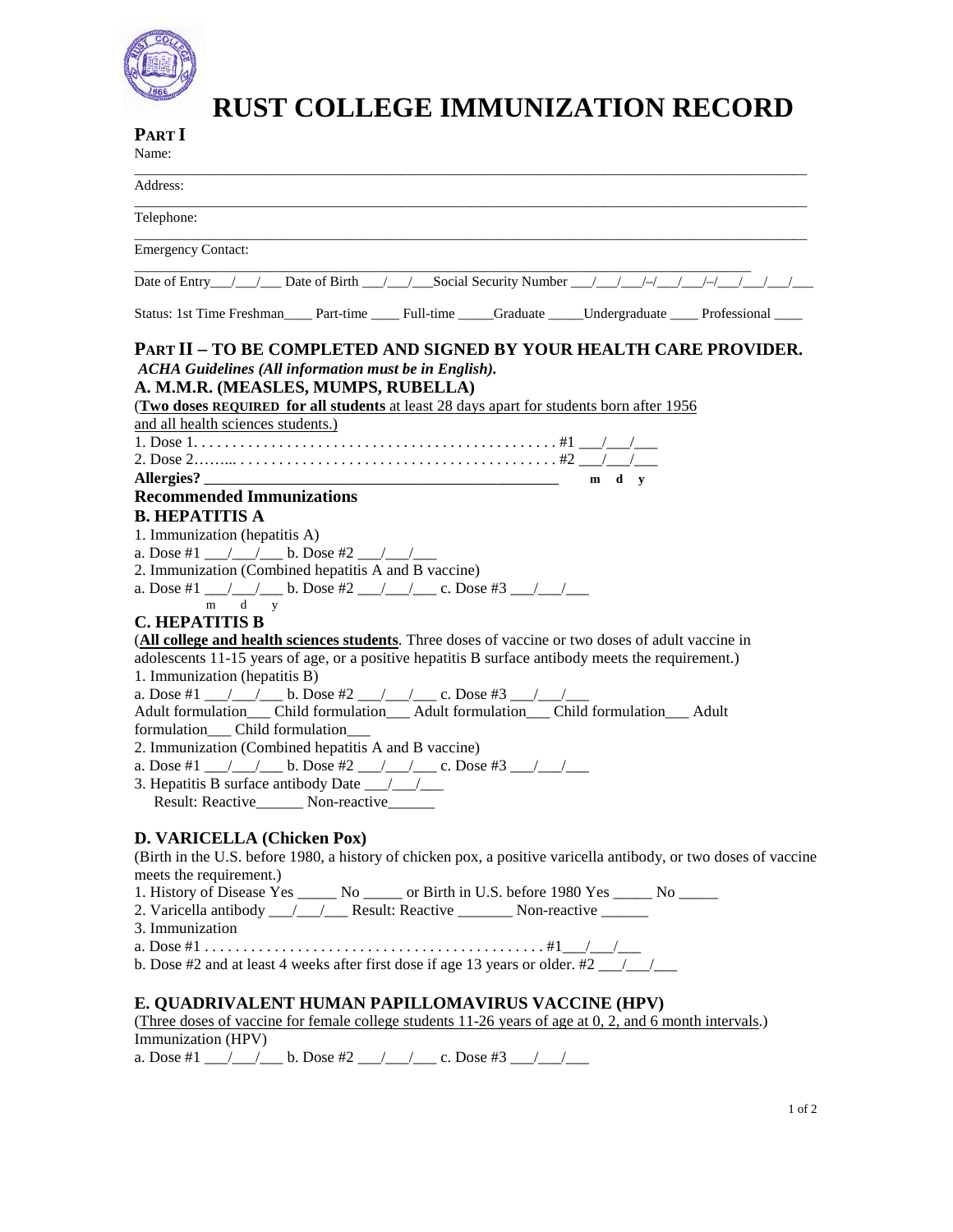

#### **F. INFLUENZA**

(Trivalent inactivated influenza vaccine or TIV. Live attenuated influenza vaccine or LAIV; licensed for healthy, nonpregnant persons age 5-49 years old. **Annual immunization recommended** to avoid influenza complications in high-risk patients, to avoid disruption to academic activities, and to limit transmission to high-risk individuals. Health sciences students with patient contact.)

| Date       |       |           |         |  |  |   |        |
|------------|-------|-----------|---------|--|--|---|--------|
| וחי<br>. . | _____ | _________ | _______ |  |  | - | ______ |

### **G. PNEUMOCOCCAL POLYSACCHARIDE VACCINE**

(One dose for members of high-risk groups.)

$$
Date \frac{1}{m} \frac{1}{d} \frac{1}{y}
$$

#### **H. MENINGOCOCCAL TETRAVALENT**

(A,C,Y,W-135 / One dose — for college freshmen living in dormitories/residence halls, persons with terminal complement deficiencies or asplenia, laboratory personnel with exposure to aerosolized meningococci, and travelers to hyperendemic or endemic areas of the world. Tetravalent conjugate (preferred; data for revaccination pending; administer simultaneously with Tdap if possible): Date  $\rule{1em}{0.15mm}$ 

Tetravalent polysaccharide (acceptable alternative if conjugate not available; revaccinate every 3-5 years if increased risk continues): Date  $\frac{\sqrt{2}}{2}$ 

#### **I. TUBERCULOSIS SCREENING**

1. Does the student have signs or symptoms of active tuberculosis disease? Yes \_\_\_\_\_ No \_\_\_\_\_

If No, proceed to 2. If Yes, proceed with additional evaluation to exclude active tuberculosis disease including tuberculin skin testing, chest x-ray and sputum evaluation as indicated.

2. Is the student a member of a high-risk group or is the student entering the health professions?2 Yes  $\frac{1}{\sqrt{2}}$  No

If No, stop. If Yes, place tuberculin skin test (Mantoux only: Inject 0.1 ml of purified protein derivative [PPD] tuberculin containing 5 tuberculin units [TU] intradermally into the volar [inner] surface of the forearm.) A history of BCG vaccination should not preclude testing of a member of a high-risk group.

3. Tuberculin Skin Test:

Date Given:  $\angle$  / Date Read:  $\angle$  /

Result: (Record actual mm of induration, transverse diameter; if no induration, write "0") Interpretation (based on mm of induration as well as risk factors): positive\_\_\_\_ negative\_\_\_\_ 4. Chest x-ray (required if tuberculin skin test is positive) result: normal\_\_\_\_ abnormal\_\_\_\_

Date of chest x-ray:  $\frac{\sqrt{2}}{2}$ 

# **Part III HEALTH CARE PROVIDER INFORMATION**

| Telephone: |
|------------|
| Signature  |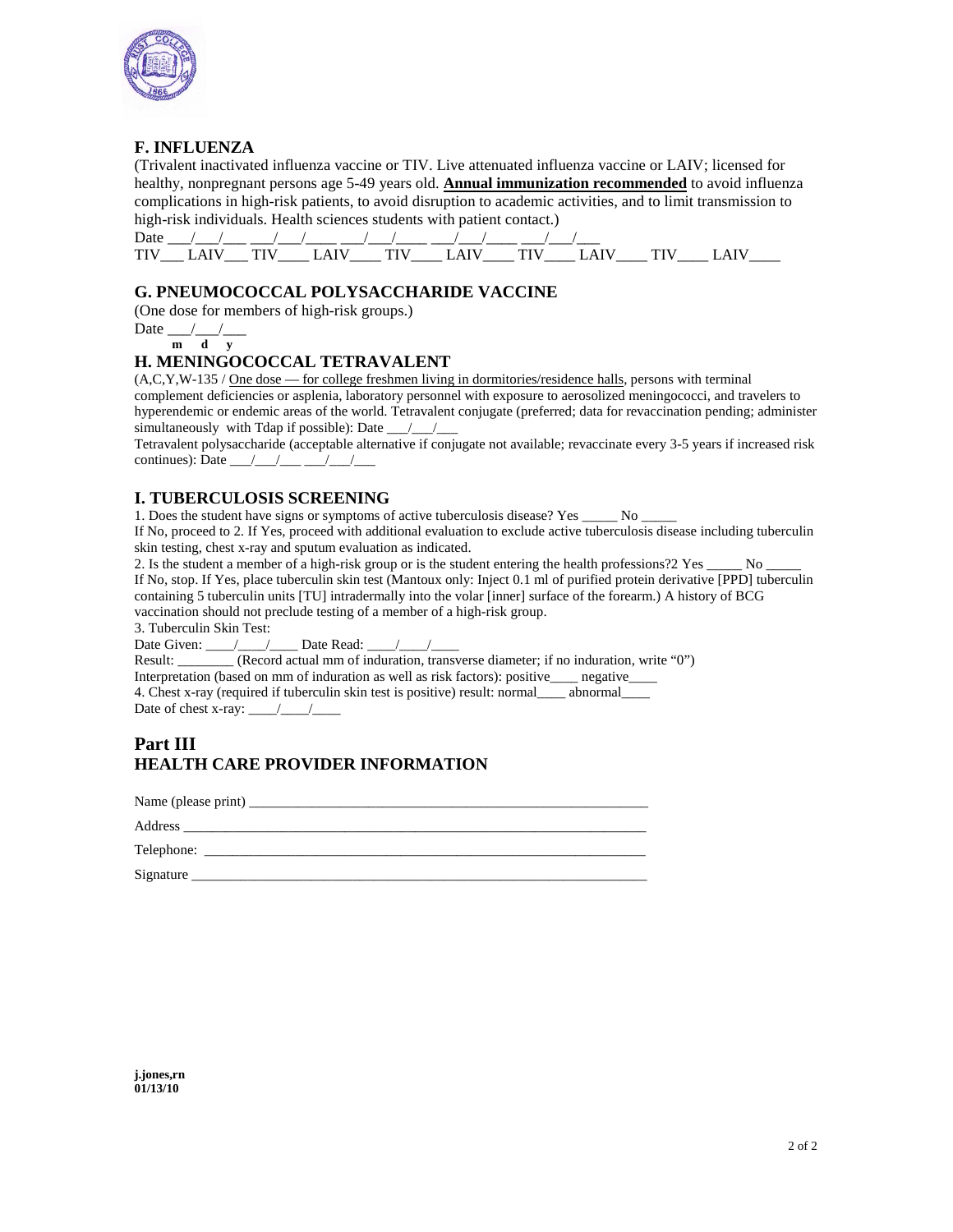## **Office of Enrollment Services Room Reservation Form**



**Rust College 150 Rust Avenue Holly Springs, MS 38635-0000 (662) 252-8000, Ext. 4058/4059 1 (888) 886-8492, Extension www.rustcollege.edu** 

| Name: Student ID #: Male Female                                                                                                                                                                                                                                                                                                                                                                                |                                         |  |  |
|----------------------------------------------------------------------------------------------------------------------------------------------------------------------------------------------------------------------------------------------------------------------------------------------------------------------------------------------------------------------------------------------------------------|-----------------------------------------|--|--|
|                                                                                                                                                                                                                                                                                                                                                                                                                |                                         |  |  |
| Address: <u>Street of P.O. Box City State</u> Zip                                                                                                                                                                                                                                                                                                                                                              |                                         |  |  |
| Phone Number: _____________________(Home) _____________(Cell or Work)                                                                                                                                                                                                                                                                                                                                          |                                         |  |  |
|                                                                                                                                                                                                                                                                                                                                                                                                                |                                         |  |  |
|                                                                                                                                                                                                                                                                                                                                                                                                                |                                         |  |  |
|                                                                                                                                                                                                                                                                                                                                                                                                                |                                         |  |  |
| Address: $\frac{1}{\sqrt{1-\frac{1}{1-\frac{1}{1-\frac{1}{1-\frac{1}{1-\frac{1}{1-\frac{1}{1-\frac{1}{1-\frac{1}{1-\frac{1}{1-\frac{1}{1-\frac{1}{1-\frac{1}{1-\frac{1}{1-\frac{1}{1-\frac{1}{1-\frac{1}{1-\frac{1}{1-\frac{1}{1-\frac{1}{1-\frac{1}{1-\frac{1}{1-\frac{1}{1-\frac{1}{1-\frac{1}{1-\frac{1}{1-\frac{1}{1-\frac{1}{1-\frac{1}{1-\frac{1}{1-\frac{1}{1-\frac{1}{1-\frac{1}{1-\frac{1}{1-\frac{1$ |                                         |  |  |
|                                                                                                                                                                                                                                                                                                                                                                                                                | <u> 1980 - Johann Barbara, martin a</u> |  |  |
| Applicant Classification: Fr. So. _ Jr. Sr. _ Amount Enclosed: ____                                                                                                                                                                                                                                                                                                                                            |                                         |  |  |
| All residential students are required to pay a \$50.00 room reservation fee annually to reserve a space in campus<br>housing. This fee must be paid to guarantee campus housing. All students are strongly encouraged to pay this<br>fee as early as possible because of the high demand for campus housing. Spaces fill up quickly, so don't delay!!!                                                         |                                         |  |  |
| All students residing on campus MUST bring a \$10.00 key deposit upon arrival to                                                                                                                                                                                                                                                                                                                               |                                         |  |  |

**Residential Hall.** 

**Students are entitled to a refund, if the request is made prior to August 1, for the Fall semester and December 1, for the Spring semester. A \$15.00 processing fee will be deducted from all room reservation fees. After the above dates, NO REFUND !!!** 

**Rust College's property insurance coverage is not designed to cover the personal effects of students (i.e., stereo and computer equipment, clothes, and other personal items). It is important that students understand that the purchase of property insurance for personal items is their responsibility. We recommend that you contact National Student Services, Inc. (NSSI), for information on student's personal effects property insurance. NSSI offers affordable personal property coverage for purchase by students, and will be pleased to provide coverage. They may be reached at 1(800) 252-6774, or you may apply on line at www.nssinc.com.** 

| <b>Signature</b>                          | Date                                         |
|-------------------------------------------|----------------------------------------------|
|                                           | Do not write below dotted line               |
| Date received:<br><b>Amount Received:</b> | Signature:<br>Residence Hall: Male or Female |